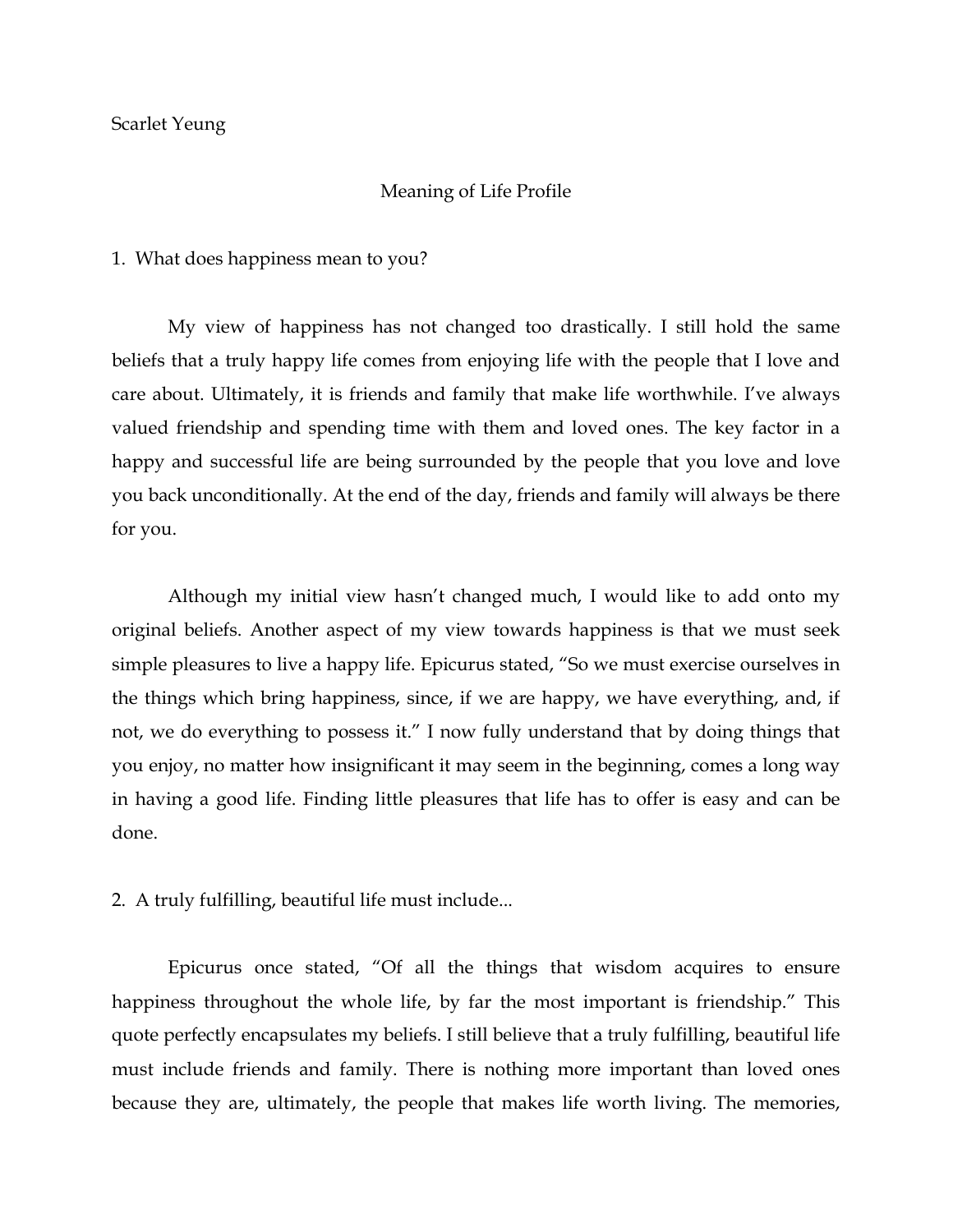unconditional support, and the pure beauty of loving and being loved is what it really means to be human and to have lived.

I also believe that you must be virtuous in order to have a good life. Like Aristotle believed, "If activities are, as we said, what gives life character, no happy man can become miserable; for he will never do the acts that are hateful and mean." Happiness and character go hand in hand. By practicing moral acts until it becomes second nature to them, true human flourishing will take place. A person cannot truly be happy if they do bad things and I completely believe in this. Therefore, a life of beauty has to be a life of virtuosity.

3. Do you agree with the idea that people are fully responsible for where they end up in life? Why or why not?

I still have a Stoic viewpoint on this question. I do not agree with the idea that people are fully responsible for where they end up in life. Things happen in life that are beyond our control. Epictetus stated, "Some things are in our control and others not." We cannot control the situation that we were born in or how we were born or came into this world. If we spend all our time trying to control the things that we can't then we will never truly be happy or content with how our life is. Although many people tend to do this anyway, I think that it is important to realize that we can't control everything, no matter how hard we want to or how hard we try.

4. Where would you like to see yourself in about 10 years? Comment on whatever is relevant to your self-image: relationships, personal accomplishments, social status, emotional state, profession finances, geographical location, etc.

In 10 years, I would like to see myself as happy and be surrounded with the people I care about the most. I hope that the people I've become so close to in college in such a short time span would still be in my life. I also hope to have a family by then and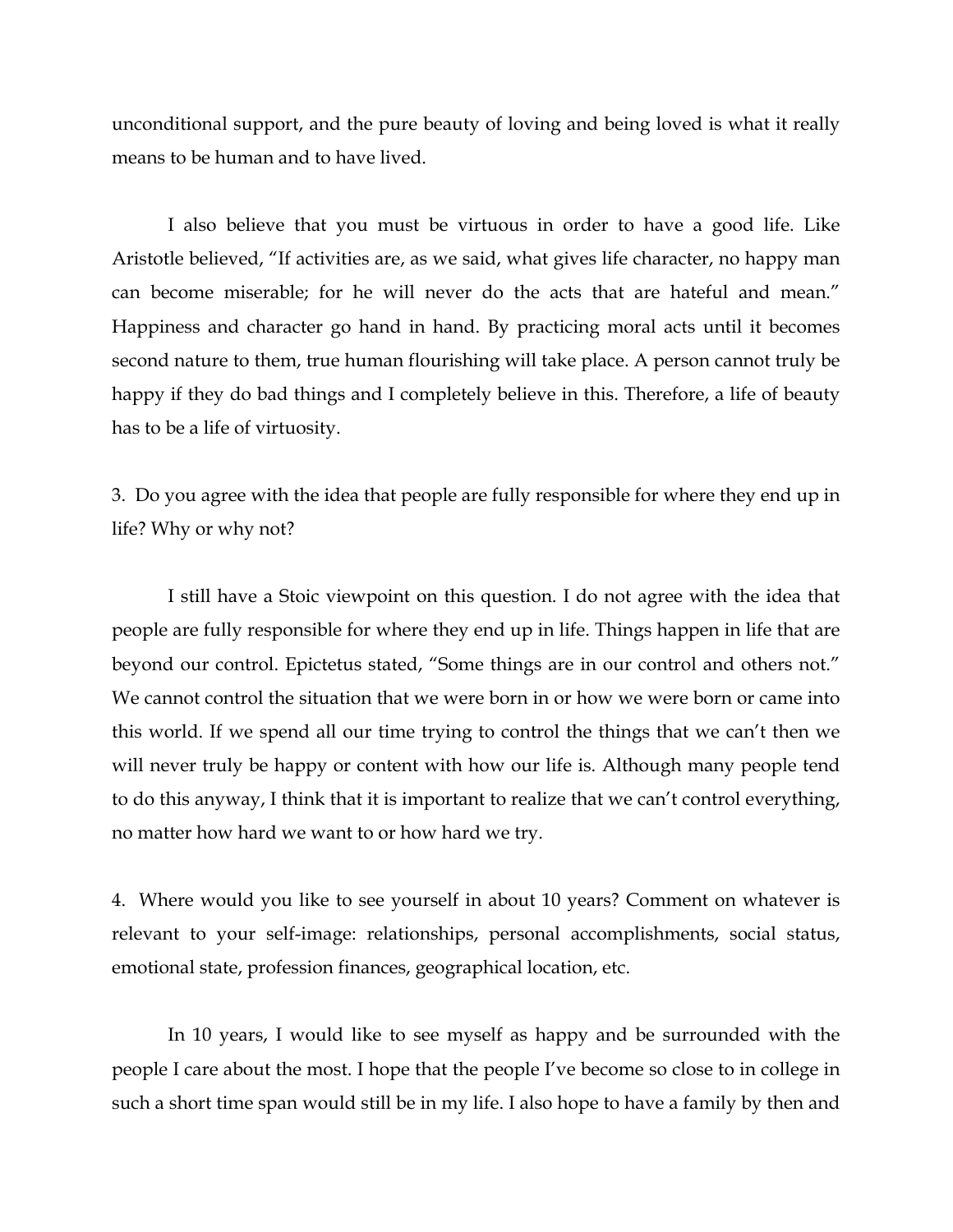be happily married. A stable job would also be good to have because financial problems are very real in today's world. Although I want a good paying job, I would also want my job to be fulfilling and meaningful. Even though I do not know what I want to do yet, I know that the best job, for me, would be a job that helps people and has a good influence on a wide audience. It will make me more than happy to be doing something good and meaningful.

As for my personal accomplishments, I would like to see myself improving a little more each and every single day. Whether it be my health, emotional state, wisdom, I would want to see myself as a better person that I am now. "While we are on the road, we must try to make what is before us better than what is past; when we come to the roads end, we feel a smooth contentment." (The Vatican Sayings, Epicurus)

## 5. How has your view on goals and achievement changed?

Sometimes the end goal, or prize, is what people aim for when doing something. I understand now that this is not good because the process of achieving whatever there is to be achieved or being blind by the need to win ultimately robs you of being genuinely interested in the act of doing whatever activity that is done. This quote from Chuang Tzu really resonates with me on this question. "His skill has not changed. But the prize divides him. He cares. He thinks more of winning than of shooting - and the need to win drains him of power."

I greatly relate to this as a student. Learning used to be fun for me back then because I was genuinely interested in the topics that I was being taught and I loved learning new things. However, as I grew to be older, grades became more and more important, so I forgot all about my love for learning and cared more about the grades in the class that I was in. Although I did good in my classes thus far, I still miss being able to really enjoy the process of learning and wish that grades didn't exist anymore so the pressure wouldn't be there for me to always get an A. I care more about grades than